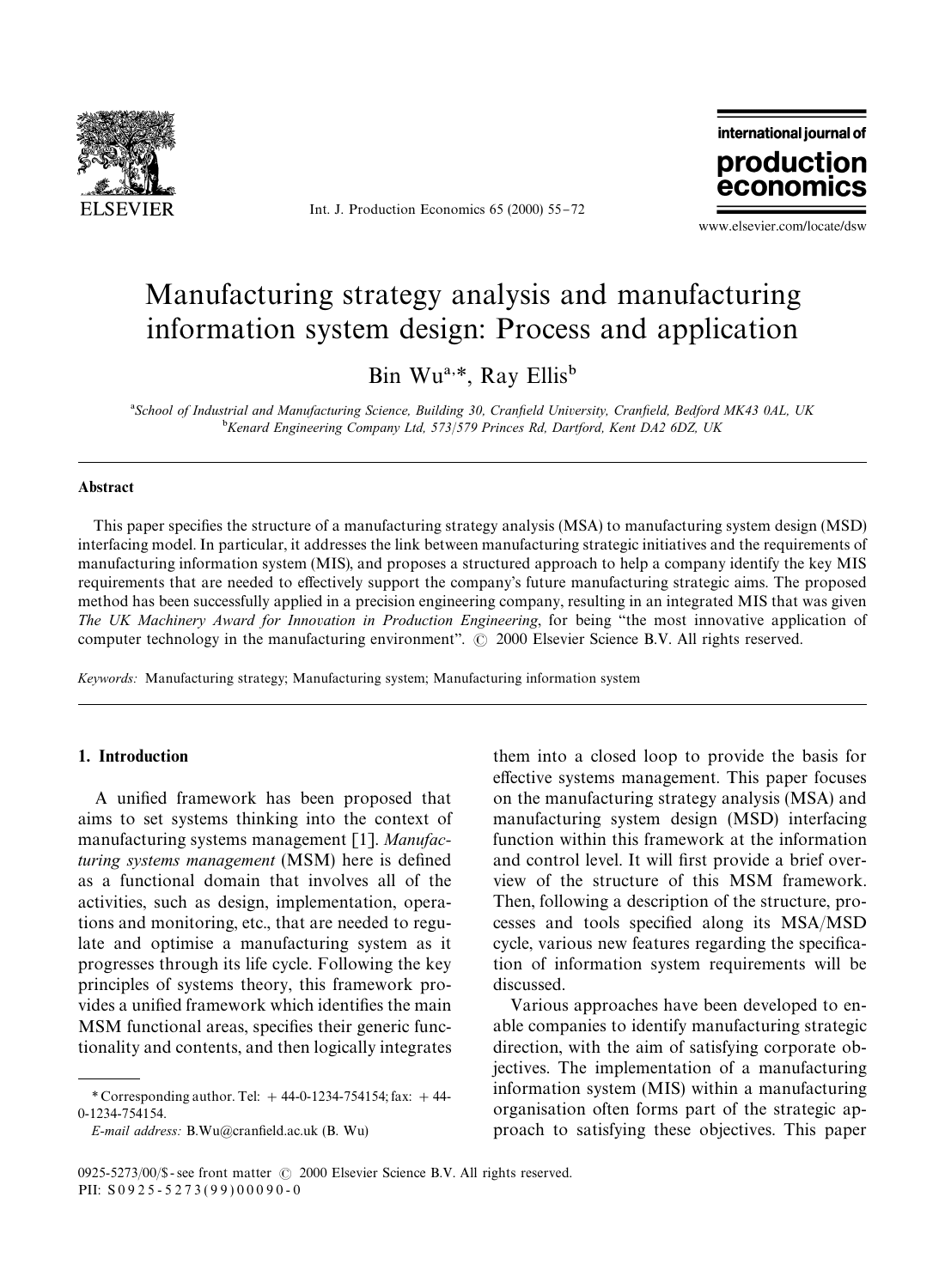first introduces the concept of manufacturing strategically driven analysis of MIS system requirements. It is pointed out that in order for a MIS to be able to satisfy manufacturing strategic needs, a structured approach needs to be followed which provides the system's development with a strategic direction. A framework with a set of procedures is specified for such purposes, starting from the initial identification of objectives, through to the "develop-or-buy" decisions, and system design and implementation.

The paper also describes how the proposed approach has been effectively applied to the case of a typical modern precision engineering company, which heavily utilises computer numerically controlled (CNC) facilities and specialises in the making of aerospace and telecommunication components. Through an analysis of the company's manufacturing strategic requirements, the proposed procedures revealed a number of MIS related issues and features that helped to ensure a competitive edge.

### 2. Overview of the MSM framework

In order to deal with the complexity involved in the design and operation of modern manufacturing systems, attempts have been made to adopt a more systems approach to the problems concerned. For example, Wu [2] suggested an overall framework of manufacturing systems design and evaluation, with particular emphasis on systems analysis, systems design, and systems methodology. It consists of the following keywords that relate to the main areas of concern: *systems* (concepts and principles), *manufacturing* (structures, technologies and operations), *systems engineering* (problem-solving and structured decision-making) and *manufacturing systems* (design and evaluation). Of particular interest from the above is a prototype system model that is based on a range of key concepts of systems thinking, and a set of conditions necessary for the effective operation and control of manufacturing organisations. If one relates these well-proved systems principles to the area of MSM, it becomes apparent that certain key elements are lacking in the current theory and practice. In order to fill in the gaps, a conceptual MSM framework has been proposed that logically link a number of new and previously established techniques together. Its overall structure closely follows that of the prototype system model to satisfy the prerequisite conditions for the effective control and operation of a system. This conceptual MSM framework specifies the key functional areas of MSM, outlines the contents and relationships within them, and then logically integrates these into a closed-loop to provide the basis for the development of a set of consistent parameters and procedures. It consists of three main functional areas: manufacturing strategy analysis (MSA), manufacturing system design (MSD) and manufacturing operations management (MOM), as shown in Fig. 1.

Generally speaking, the nature of MSA approaches can be summarised as a method of helping a company analyse its products, market and operations to identify areas of concern, and then setting objectives for these to be improved. However, the implementation of strategic initiatives will rely on the management of change through MSD projects. The general aim of a MSD project can therefore be defined as the determination of the best structure of a manufacturing system in order to provide the competence needed to support strategic objectives, and this must be achieved within the resource and other constraints. In addition, the complete MSM cycle should also include the aspects of manufacturing to plan, monitor and control the production processes once the system is implemented and in operation. Finally, the overlapping between these main areas identifies three additional MSM functions: MSA/MSD interfacing, manufacturing system implementation and manufacturing system status monitoring. The proposed framework reflects the view that a systems approach should be adapted to the design, implementation and management of manufacturing systems. A systems thinking in the management of manufacturing requires the development of a set of coherent strategic objectives and goals. A hierarchy of compatible system structures should then support this hierarchy of objectives.

As can be seen, three principal manufacturing architectures have been specified through MSD activities within this framework [3]:

• The *physical (or manufacturing) architecture* represents the 'hard' elements of the manufacturing